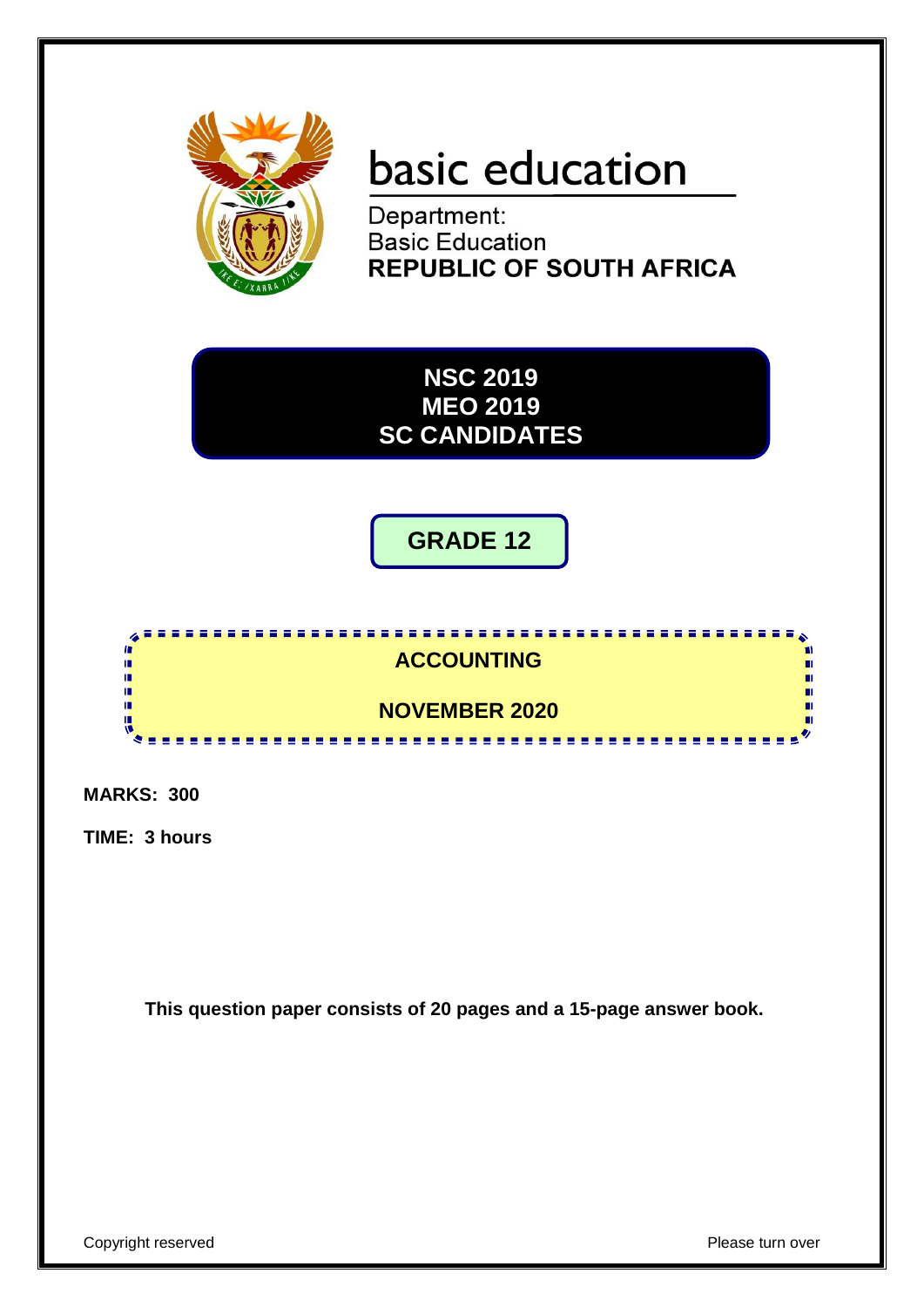# **INSTRUCTIONS AND INFORMATION**

Read the following instructions carefully and follow them precisely.

- 1. Answer ALL the questions.
- 2. A special ANSWER BOOK is provided in which to answer ALL the questions.
- 3. Show ALL workings to achieve part-marks.
- 4. You may use a non-programmable calculator.
- 5. You may use a dark pencil or blue/black ink to answer the questions.
- 6. Where applicable, show ALL calculations to ONE decimal point.
- 7. Write neatly and legibly.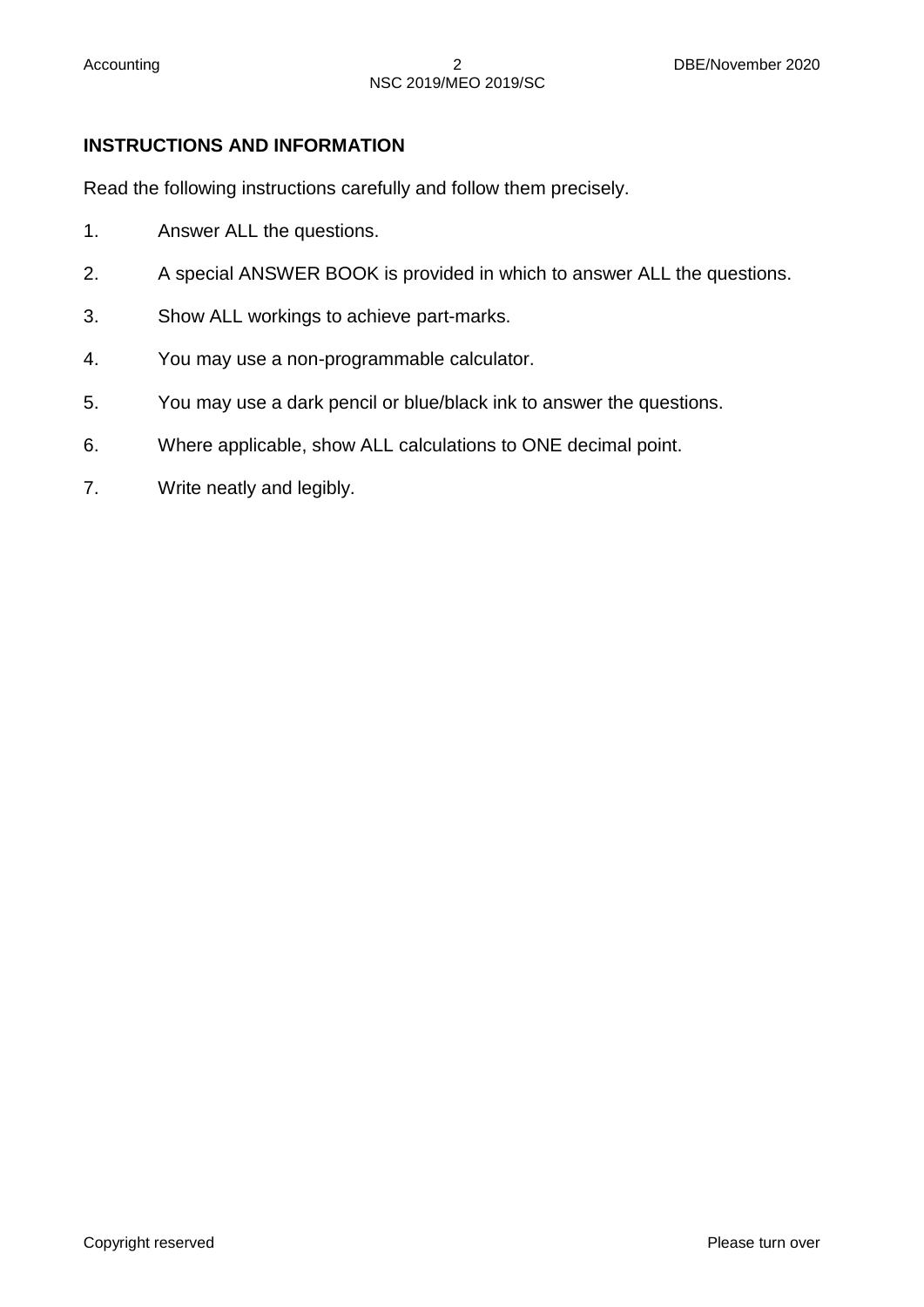8. Use the information in the table below as a guide when answering the question paper. Try NOT to deviate from it.

| QUESTION 1: 45 marks; 25 minutes           |                                               |  |  |
|--------------------------------------------|-----------------------------------------------|--|--|
| This question integrates:<br><b>Fopic:</b> |                                               |  |  |
|                                            | <b>Managerial accounting</b>                  |  |  |
| Manufacturing                              | <b>Concepts and Production Cost Statement</b> |  |  |
|                                            | Break-even analysis and interpretation        |  |  |
|                                            | <b>Managing resources</b>                     |  |  |
|                                            | Internal control                              |  |  |

| QUESTION 2: 45 marks; 30 minutes    |                                    |  |  |  |  |
|-------------------------------------|------------------------------------|--|--|--|--|
| This question integrates:<br>Topic: |                                    |  |  |  |  |
| VAT and Reconciliations             | <b>Financial accounting</b>        |  |  |  |  |
|                                     | <b>VAT calculations</b>            |  |  |  |  |
|                                     | Bank reconciliations, Age analysis |  |  |  |  |
|                                     | <b>Managing resources</b>          |  |  |  |  |
|                                     | Internal control processes         |  |  |  |  |

| <b>QUESTION 3: 40 marks; 25 minutes</b>                                                                                 |  |  |  |  |
|-------------------------------------------------------------------------------------------------------------------------|--|--|--|--|
| This question integrates:<br>Topic:                                                                                     |  |  |  |  |
| <b>Managing resources</b><br>Weighted average method and FIFO method<br><b>Inventory Valuation</b><br>Internal controls |  |  |  |  |

| QUESTION 4: 65 marks; 40 minutes                |                                       |  |  |  |
|-------------------------------------------------|---------------------------------------|--|--|--|
| This question integrates:<br>Topic:             |                                       |  |  |  |
|                                                 | <b>Financial accounting</b>           |  |  |  |
| <b>Fixed Assets and Financial</b><br>Statements | Concepts and Balance Sheet with notes |  |  |  |
|                                                 | <b>Managing resources</b>             |  |  |  |
|                                                 | Fixed asset management                |  |  |  |

| <b>QUESTION 5: 70 marks: 40 minutes</b>          |                                                                                                            |  |  |
|--------------------------------------------------|------------------------------------------------------------------------------------------------------------|--|--|
| Topic:<br>This question integrates:              |                                                                                                            |  |  |
| <b>Cash Flow Statement and</b><br>Interpretation | <b>Financial accounting</b><br>Concepts, cash flow calculations<br>Interpretation of financial information |  |  |

| QUESTION 6: 35 marks; 20 minutes    |                                    |  |  |
|-------------------------------------|------------------------------------|--|--|
| This question integrates:<br>Topic: |                                    |  |  |
|                                     | <b>Managerial accounting</b>       |  |  |
| Budgeting                           | Cash Budget: analyse and interpret |  |  |
|                                     | <b>Managing resources</b>          |  |  |
|                                     | Internal control                   |  |  |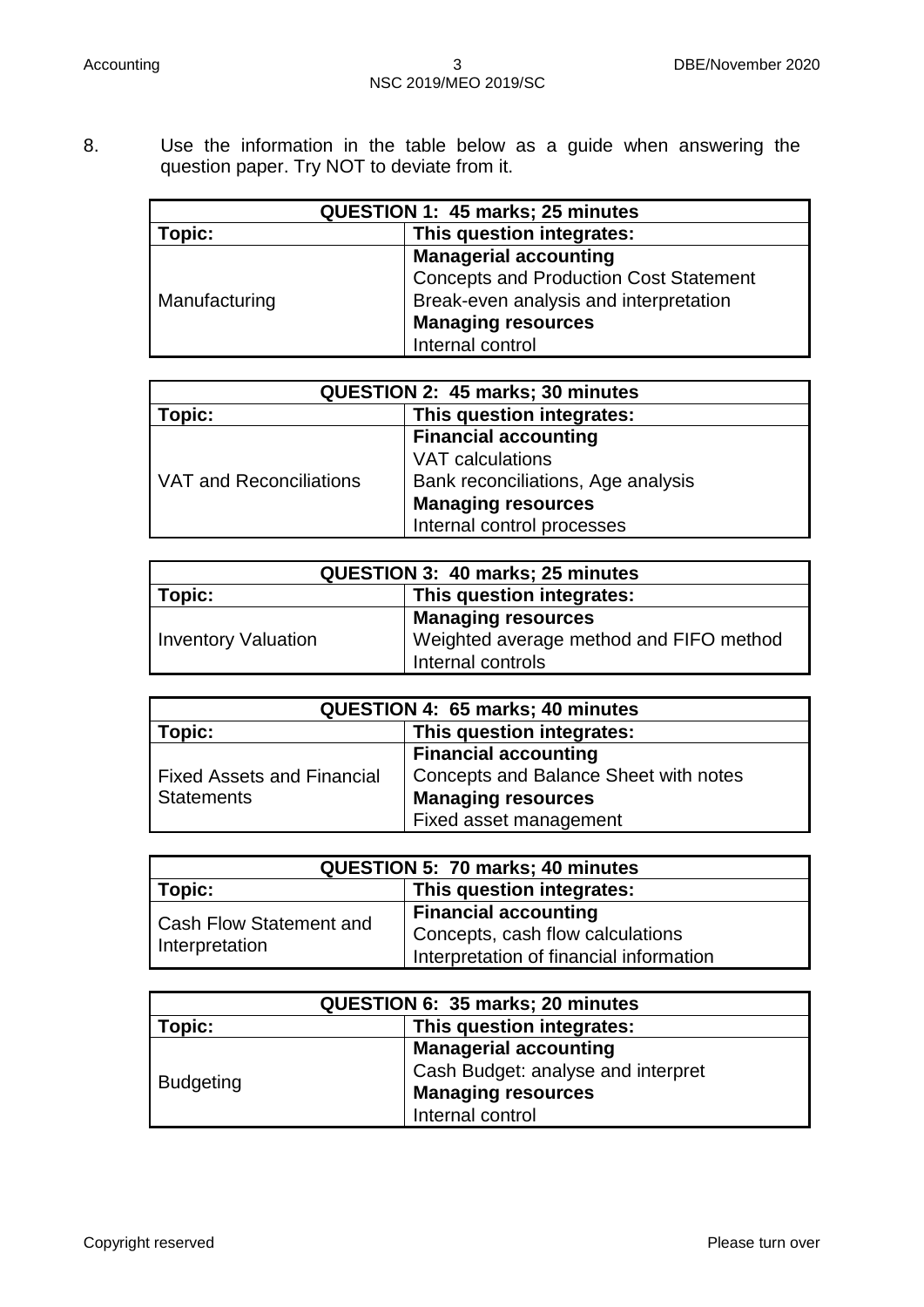# **QUESTION 1: MANUFACTURING (45 marks; 25 minutes)**

1.1 Choose an example in COLUMN B that matches the cost category in COLUMN A. Write only the letter (A–E) next to the question numbers (1.1.1 to 1.1.5) in the ANSWER BOOK.

| <b>COLUMN A</b> |                          | <b>COLUMN B</b> |                                    |
|-----------------|--------------------------|-----------------|------------------------------------|
| 1.1.1           | Selling and distribution | A               | raw material issued for production |
| 1.1.2           | Direct labour            | B               | bad debts                          |
| 1.1.3           | Administration           | C               | depreciation on factory machinery  |
| 1.1.4           | Factory overhead cost    | D               | production wages                   |
| 1.1.5           | Direct material          | E               | bank charges                       |
|                 |                          |                 | ΄5 x                               |

### 1.2 **BERGVIEW MANUFACTURERS**

This information relates to the financial year ended 29 February 2020. The business manufactures buckets.

#### **REQUIRED:**

Prepare the following on 29 February 2020:

| <b>Factory Overhead Cost Note</b> | (16) |
|-----------------------------------|------|
|                                   |      |

1.2.2 Production Cost Statement (10)

#### **INFORMATION:**

#### **A. Stock balances**

|                   | 29 February 2020 | 28 February 2019 |  |
|-------------------|------------------|------------------|--|
| Work-in-progress  |                  | 130 000          |  |
| Finished goods    | 140 000          | 155 500          |  |
| Indirect material | 14 300           | 12 400           |  |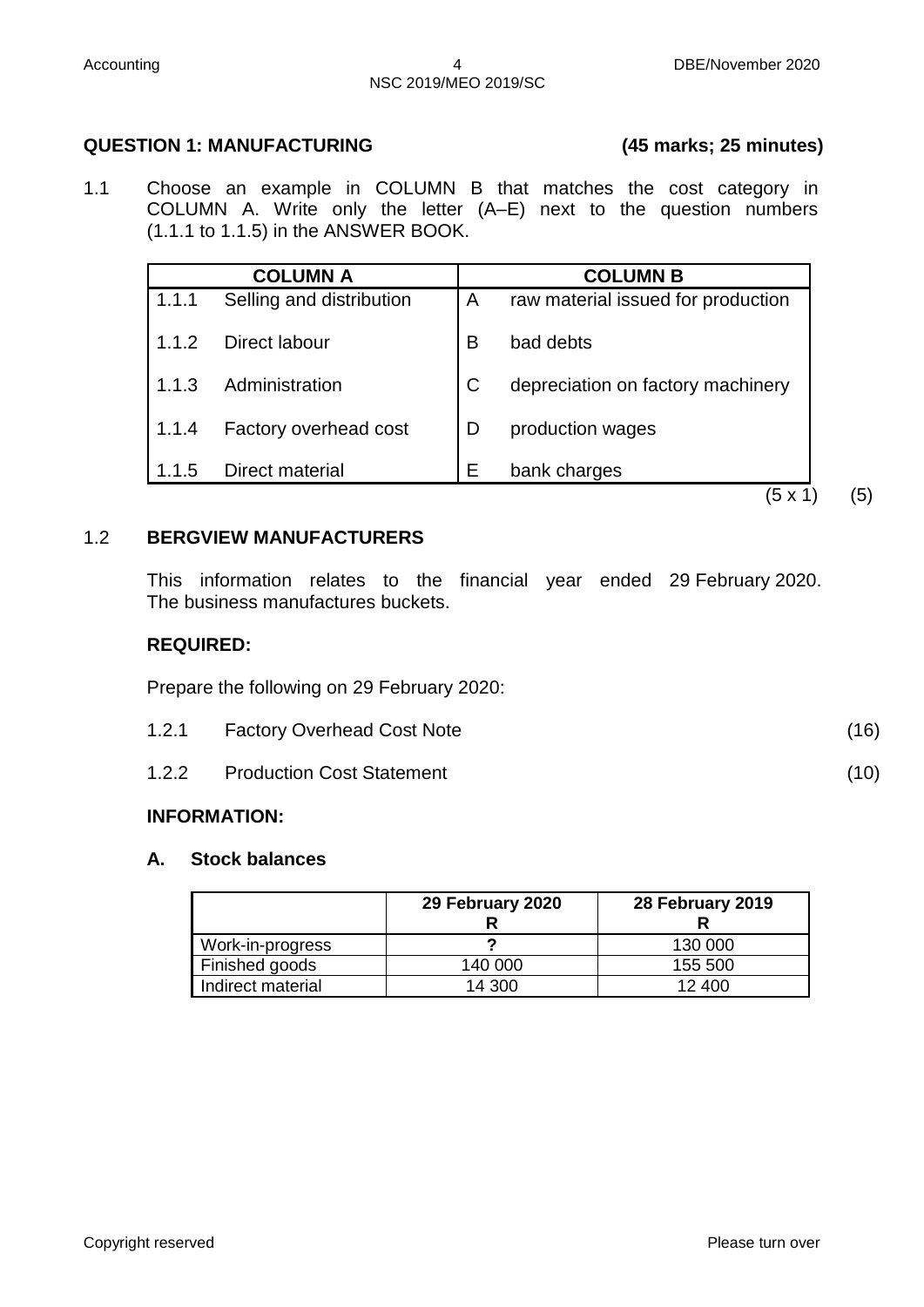# **B. Amounts extracted from the records on 29 February 2020**

|                                      | R         |
|--------------------------------------|-----------|
| Salary: factory foreman              | 150 000   |
| Depreciation on factory equipment    | 145 000   |
| Direct material cost                 | 2 200 000 |
| Direct labour cost                   | 1 209 300 |
| Indirect material purchased          | 33 100    |
| Insurance                            | 60 000    |
| Water and electricity                | 115 000   |
| Rent expense                         | 113 000   |
| <b>Sales</b>                         | 6 500 000 |
| Cost of sales (mark-up on cost: 60%) |           |

- Insurance is shared by the factory, administration and the selling department in the ratio 3 **:** 2 **:** 1.
- Water and electricity for February 2020 is still outstanding, R12 000. The factory uses 80% of the water and electricity.
- Rent expense is distributed according to floor space used. The factory occupies 7 200  $m^2$  of the total floor space of 9 000  $m^2$ .

# 1.3 **EASY FOODS**

Easy Foods manufactures snack bars. The financial year ends on 31 December.

#### **REQUIRED:**

- 1.3.1 Explain why the change in units produced affected the fixed costs per unit. (2)
- 1.3.2 Give TWO possible reasons for the increase in direct material cost per unit. (4)
- 1.3.3 Explain why the business should not be satisfied with the level of production and the break-even point. Compare and quote figures for both years. (6)
- 1.3.4 The owner, Mike, wants to reduce the weight of the snack bars from 80 grams to 75 grams while keeping the selling price at R12,50 each. Explain ONE reason against this option. (2)

#### **INFORMATION:**

|                         | 2019                 |                    | 2018         |                    |
|-------------------------|----------------------|--------------------|--------------|--------------------|
|                         | <b>Total</b>         | Per unit           | <b>Total</b> | Per unit           |
| <b>Sales</b>            | R675 000             | R <sub>12,50</sub> | R617 500     | R9,50              |
| Variable costs          | R472 500             | R8,75              | R390 000     | R6,00              |
| <b>Fixed costs</b>      | R <sub>191</sub> 160 | R3,54              | R191 160     | R <sub>2</sub> ,70 |
| Direct material cost    | R270 000             | R5,00              | R279 500     | R4,30              |
| Break-even units        | 50 976               |                    | 50 000       |                    |
| Units produced and sold | 54 000               |                    | 65 000       |                    |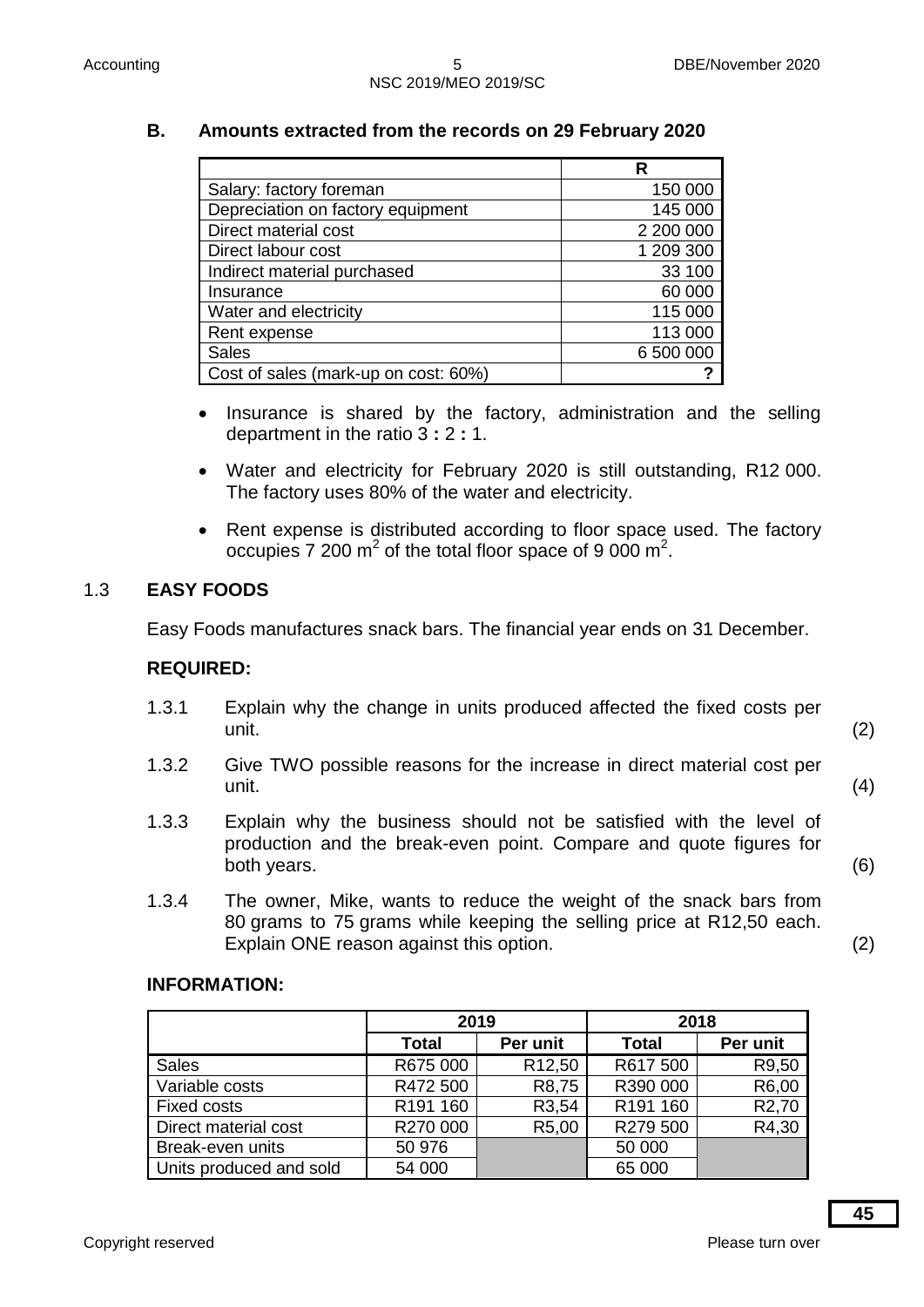#### **QUESTION 2: VAT AND RECONCILIATIONS (45 marks; 30 minutes)**

#### 2.1 **VAT**

The following relates to Lunga Stores for the VAT period ended 30 April 2020. VAT at 15% applies to all goods.

#### **REQUIRED:**

Calculate the VAT amounts denoted by **(i)** to **(iii)** on the table. Indicate the effect of EACH answer on the amount payable to SARS. Refer to the example. (8)

# **INFORMATION:**

**A.** Amount owed to SARS on 1 April 2020, R5 500

# **B. Amounts from April 2020 Journals:**

| <b>DETAILS</b>     | <b>EXCLUDING</b><br>VAT | <b>INCLUDING</b><br>VAT | <b>VAT</b><br><b>AMOUNT</b> | <b>EFFECT</b>   |
|--------------------|-------------------------|-------------------------|-----------------------------|-----------------|
| <b>Total sales</b> | R544 500                | R626 175                | R81 675                     | <b>Increase</b> |
| Purchases of stock | 174 900                 | 201 135                 | (i)                         |                 |
| Drawings of stock  | 32 000                  |                         | ʻii)                        |                 |
| <b>Bad debts</b>   |                         | 7015                    | (iii)                       | ◠               |

# 2.2 **BANK RECONCILIATION AND INTERNAL CONTROL**

The information relates to Plaston Traders for April 2020.

#### **REQUIRED:**

| 2.2.1 | Show the entries that must be recorded in the Cash Journals. | (10) |
|-------|--------------------------------------------------------------|------|
|-------|--------------------------------------------------------------|------|

- 2.2.2 Calculate the Bank Account balance on 30 April 2020. (4)
- 2.2.3 Prepare the Bank Reconciliation Statement on 30 April 2020. (9)
- 2.2.4 As internal auditor you are not happy with the control of cash in this business.
	- Explain TWO problems to confirm your suspicion. Quote figures.
	- Give advice on how EACH problem can be avoided in future. (6)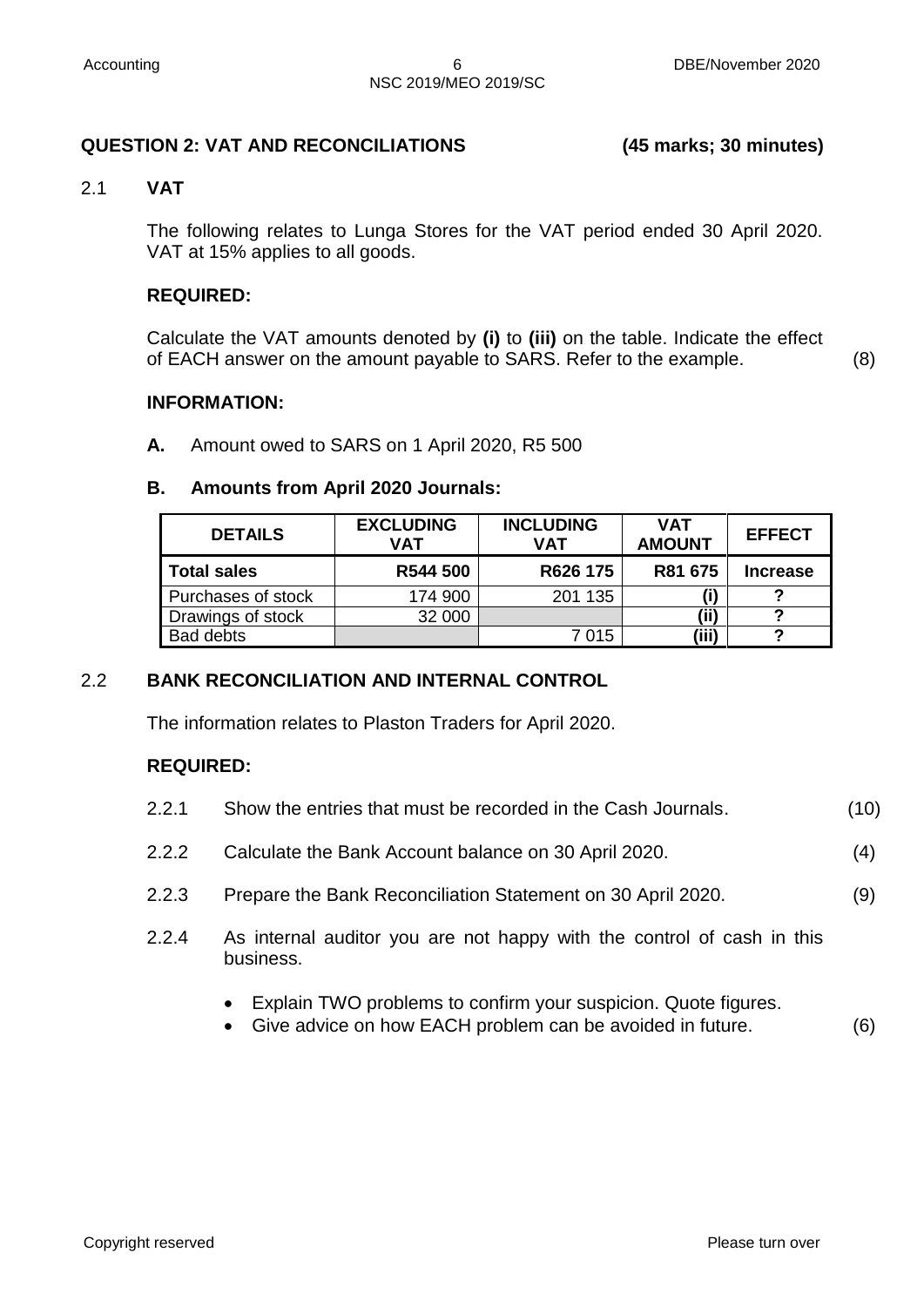# **INFORMATION:**

# **A. Information from the Bank Reconciliation Statement on 31 March 2020:**

| Unfavourable balance as per Bank Statement             | R <sub>19</sub> 500                |        |
|--------------------------------------------------------|------------------------------------|--------|
| Outstanding deposit                                    | 50 400                             |        |
| Outstanding cheques:                                   | Cheque 615 (dated 30 October 2020) | 15 750 |
|                                                        | 11 850                             |        |
|                                                        | 6750                               |        |
| Unfavourable balance as per Bank Account in the Ledger | 3 4 5 0                            |        |

- The deposit of R50 400 appeared on the Bank Statement on 14 April 2020.
- Cheque 960, issued in March 2020, was reflected on the Bank Statement for April 2020 as R14 550. The Bank Statement is correct.

# **B. Provisional totals in the Cash Journals on 30 April 2020 before receiving the April Bank Statement:**

- Cash Receipts Journal, R65 570
- Cash Payments Journal, R64 790

#### **C. Information on the April 2020 Bank Statement which did not appear in the April 2020 Cash Journals:**

| <b>DATE</b> | <b>DETAILS</b>                | <b>DEBIT</b> | <b>CREDIT</b> |
|-------------|-------------------------------|--------------|---------------|
| 11          | ZL Nkosi (EFT by tenant)      |              | R31 350       |
| 25          | Debit order (Quick Insurance) | R9 750       |               |
| 25          | Unpaid cheque (P Grobler)     | 3 3 7 5      |               |
| 28          | Interest                      |              | 150           |
| 29          | Service fees                  | 600          |               |
| 30          | Service fees                  | 600          |               |

**NOTE:** The bank duplicated the service fees in error. They will correct this error next month.

# **D. Deposit entries in the April 2020 Cash Receipts Journal that do not agree with the April 2020 Bank Statement:**

- R27 750 on 24 April 2020
- R44 000 on 26 April 2020. The Bank Statement reflected this as R33 500. An investigation revealed that the cash slips added up to R44 000, but only R33 500 was deposited. The shortfall cannot be traced and must be written off.

#### **E. Entries in the April 2020 Cash Payments Journal, not in the April 2020 Bank Statement:**

| <b>DOCUMENTS</b> | <b>DATE</b> | <b>DETAILS</b>       | <b>BANK</b> |
|------------------|-------------|----------------------|-------------|
| Cheque 980       | 29          | <b>PNA Suppliers</b> | R8 600      |
| I EFT: P Sithole | 30          | Drawings             | R7 300      |

**F.** Bank Statement balance on 30 April 2020: …?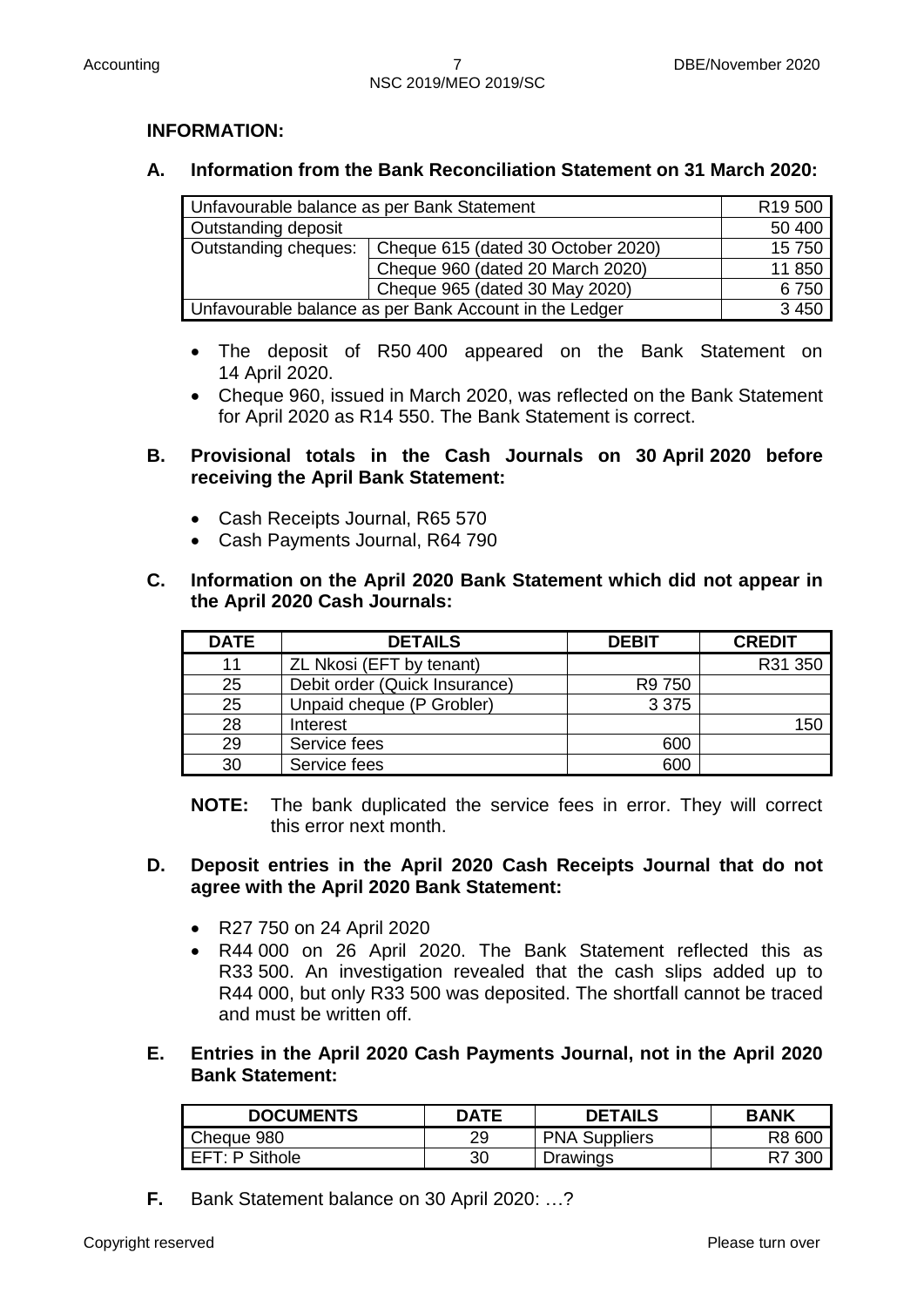# 2.3 **DEBTORS' AGE ANALYSIS**

The information relates to Tonga Hardware.

# **REQUIRED:**

| 2.3.1 |  |                                    |  |  | Explain how the Debtors' Age Analysis will assist the business in |     |
|-------|--|------------------------------------|--|--|-------------------------------------------------------------------|-----|
|       |  | managing debtors more effectively. |  |  |                                                                   | (2) |

- 2.3.2 Explain TWO separate problems highlighted by the age analysis. Provide evidence for EACH. (4)
- 2.3.3 State TWO strategies that Tonga Hardware can use to ensure that only reliable applicants are granted credit. (2)

#### **INFORMATION:**

**A.** Debtors are granted 30 days to settle their accounts.

# **B. Debtors' age analysis on 29 February 2020:**

| <b>DEBTORS</b> | <b>CREDIT</b><br><b>LIMIT</b> | <b>AMOUNT</b><br><b>OWING</b> | <b>CURRENT</b><br><b>AMOUNT</b> | 30<br><b>DAYS</b> | 60<br><b>DAYS</b> | 90<br><b>DAYS</b> |
|----------------|-------------------------------|-------------------------------|---------------------------------|-------------------|-------------------|-------------------|
| N Nene         | 9 0 0 0                       | 7500                          | 3 1 5 0                         | 4 3 5 0           |                   |                   |
| P Palm         | 5 2 5 0                       | 6 3 0 0                       | 5700                            | 600               |                   |                   |
| D Duma         | 10 500                        | 2 1 7 5                       | 750                             |                   |                   | 1425              |
| S Swart        | 19 500                        | 18750                         | 1 500                           | 4 500             | 6750              | 6 0 0 0           |
|                | 44 250                        | 34 725                        | 11 100                          | 9 4 5 0           | 6750              | 7425              |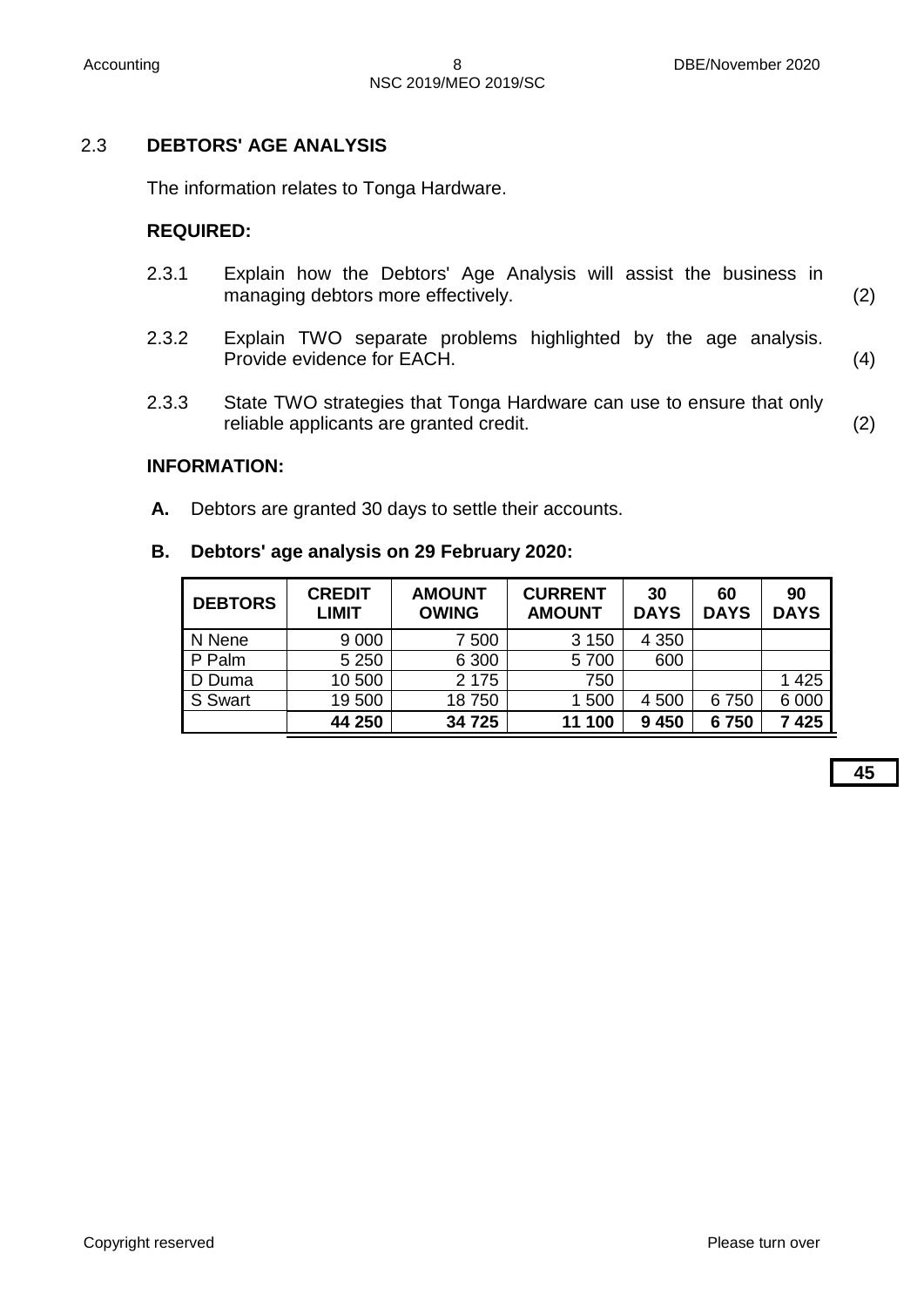# **QUESTION 3: INVENTORY VALUATION (40 marks; 25 minutes)**

- 3.1 Complete the sentences by filling in the correct stock valuation method. Write only the answer next to the question numbers (3.1.1 to 3.1.3) in the ANSWER BOOK.
	- 3.1.1 The … method assumes that stock is sold in order of date purchased.
	- 3.1.2 The … method divides the total cost of goods available for sale by the number of units.
	- 3.1.3 The … method is used for very expensive, individually recognisable items.  $(3 \times 1)$  (3)

3.2 **JJ FASHION HOUSE**

JJ Fashion House uses the periodic stock system. Janine Naidoo owns the business.

#### **REQUIRED:**

#### **Refer to Information A: Jeans**

3.2.1 Calculate the following on 29 February 2020:

| Value of the closing stock using the weighted-average method | (6) |
|--------------------------------------------------------------|-----|
| • Gross profit                                               | (4) |

- 3.2.2 Calculate how long (in days) it will take to sell the closing stock of the jeans. (4)
- 3.2.3 Janine is considering a change in the method of valuing stock.
	- Calculate the value of closing stock using the FIFO method. (7)
	- State ONE advantage of using the FIFO method.

#### **Refer to Information B: Jackets**

- 3.2.4 The owner is concerned about the theft.
	- Calculate the number of jackets stolen. (4)
	- Give TWO solutions to solve the problem. (4)
- 3.2.5 The internal auditor is concerned about the stock levels and the selling price of jackets.

Explain reasons for his concern, with figures, and give different advice in EACH case. (6)

Copyright reserved **Please turn over the Copyright reserved** Please turn over

(2)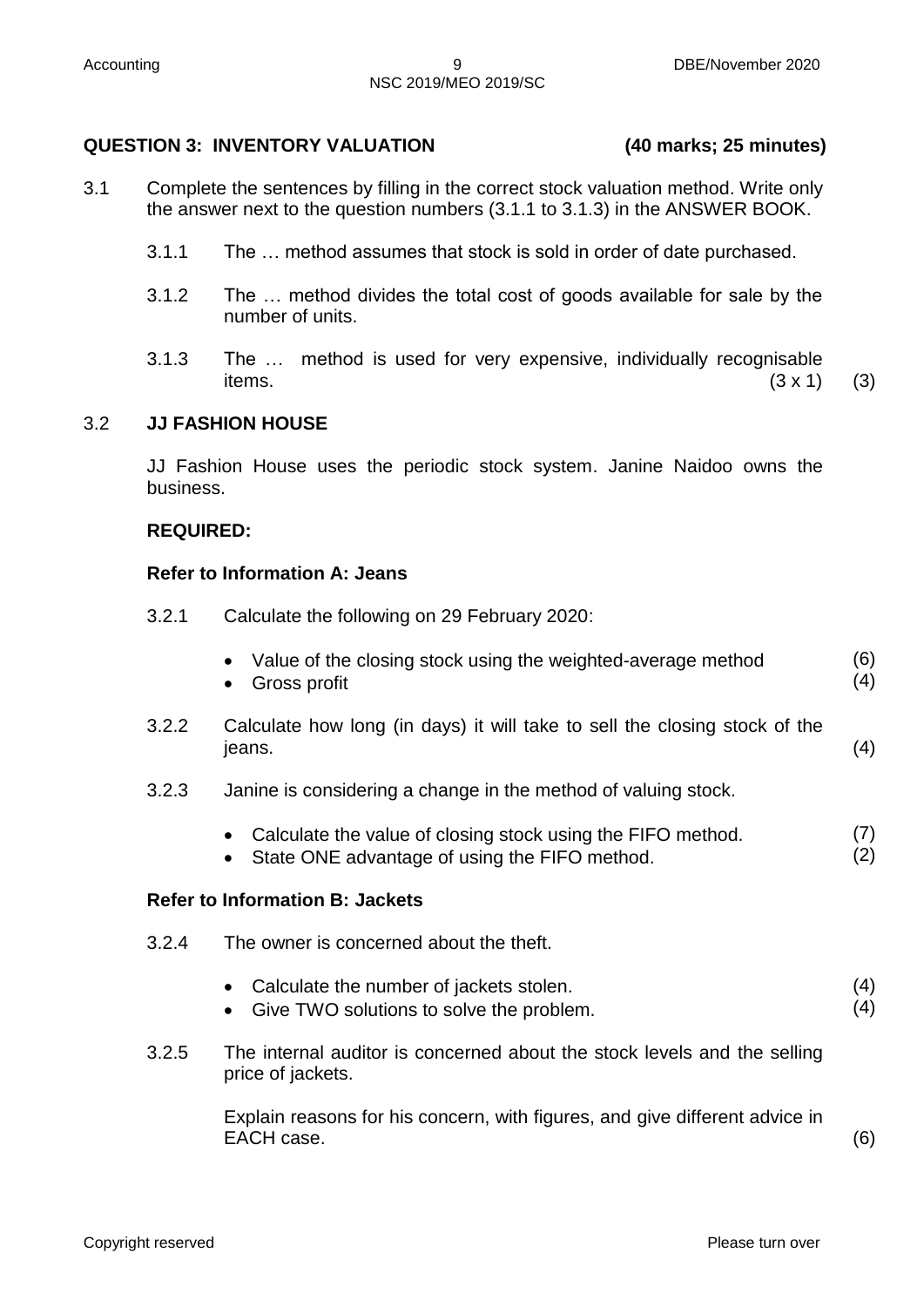# **INFORMATION:**

#### **A. Jeans:**

|                                  | <b>UNITS</b> | <b>UNIT</b><br><b>PRICE</b> | <b>TOTAL</b> |
|----------------------------------|--------------|-----------------------------|--------------|
| Opening stock (1 March 2019)     | 240          |                             | R124 500     |
| <b>Purchases</b>                 | 3 1 5 0      |                             | R1 813 000   |
| May 2019                         | 1 300        | R560                        | R728 000     |
| October 2019                     | 1 450        | R <sub>580</sub>            | R841 000     |
| January 2020                     | 400          | R610                        | R244 000     |
| <b>Subtotal</b>                  | 3 3 9 0      |                             | R1 937 500   |
| Returns from January purchases   | 130          | R610                        | R79 300      |
| <b>Sales</b>                     | 2880         | R960                        | R2 764 800   |
| Closing stock (29 February 2020) | 380          | 2                           |              |

# **B. Jackets:**

|                                | 2020               | 2019               |
|--------------------------------|--------------------|--------------------|
|                                | (UNITS)            |                    |
| Opening stock                  | 1760               |                    |
| Purchases (less returns)       | 6 500              |                    |
| Units available for sale       | 8 2 6 0            |                    |
| Closing stock                  | 2 9 8 0            |                    |
| Units sold                     | 5 0 20             |                    |
|                                |                    |                    |
| Weighted-average cost per unit | R700               | R630               |
| Selling price per unit         | R <sub>1</sub> 450 | R <sub>1</sub> 070 |
| Stock-holding period           | 216 days           | 103 days           |
| Mark-up % achieved             | 107%               | 70%                |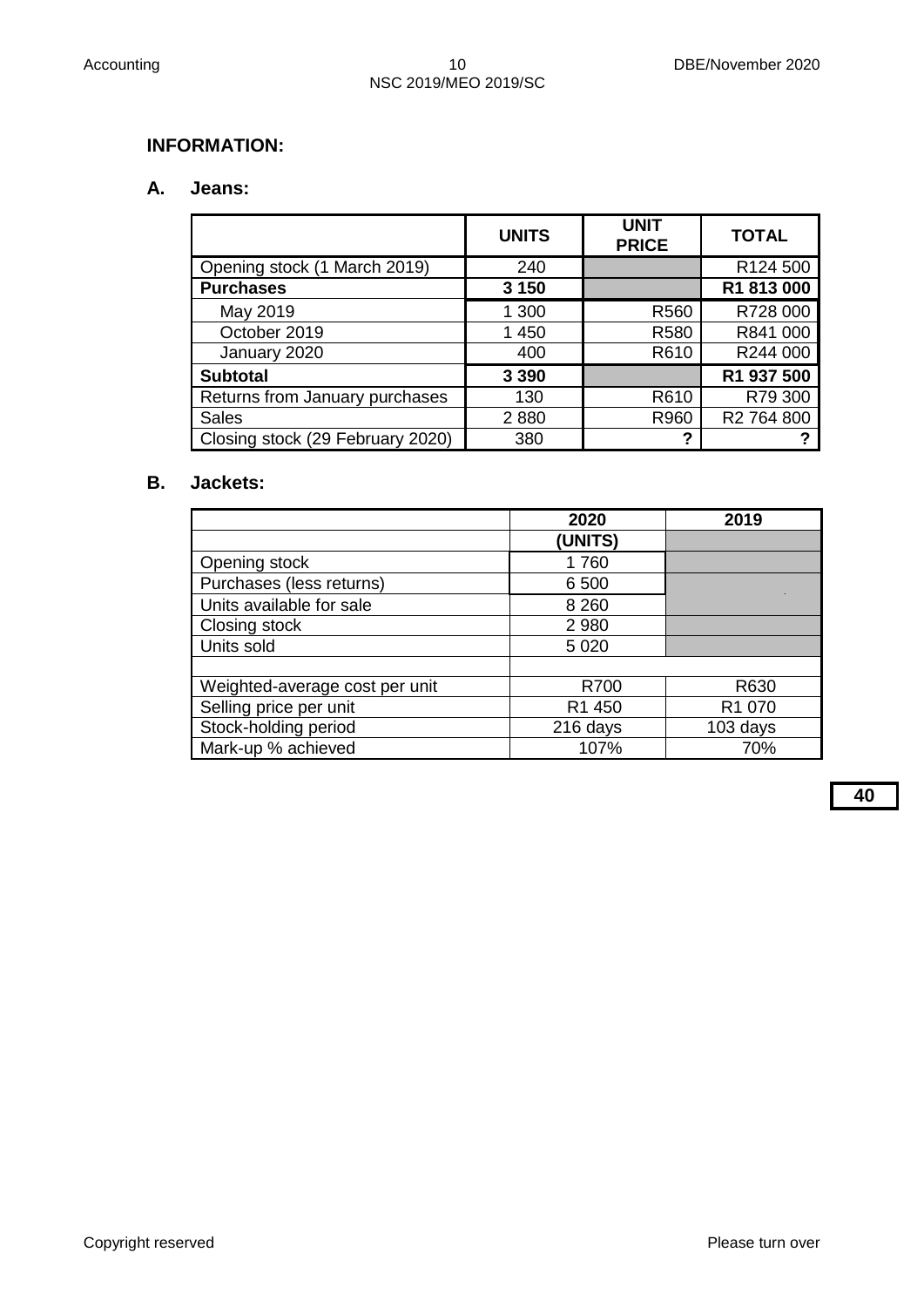# **QUESTION 4: FIXED ASSETS AND FINANCIAL STATEMENTS**

**(65 marks; 40 minutes)**

#### **AVENGERS LTD**

The information relates to the financial year ended 31 March 2020.

#### **REQUIRED:**

#### 4.1 **Refer to Information B.**

| Calculate the missing amounts denoted by (i) to (iv). | (16) |
|-------------------------------------------------------|------|
|-------------------------------------------------------|------|

4.2 Prepare the following notes to the Balance Sheet on 31 March 2020:

| • Ordinary share capital |  |
|--------------------------|--|
| • Retained income        |  |

4.3 Complete the Balance Sheet (Statement of Financial Position) on 31 March 2020. Show workings. (34)

#### **INFORMATION:**

#### **A. Amounts extracted from the books on 31 March:**

| <b>BALANCE SHEET ACCOUNTS</b>             | 2020<br>R  | 2019<br>R |
|-------------------------------------------|------------|-----------|
| Ordinary share capital                    | ?          | 4 800 000 |
| Retained income                           | 2          | 1 181 250 |
| Mortgage Ioan: Grandeur Bank              | 2 508 000  | 3 150 000 |
| Fixed assets at carrying value            | 11 458 500 |           |
| Trading stock (balancing figure)          | 2          |           |
| Net trade debtors                         | 881 000    |           |
| Bank (favourable)                         | 454 000    |           |
| Creditors' control                        | 1 318 000  |           |
| SARS: Income tax (provisional)            | 972 000    |           |
| Income received in advance                | 32 000     |           |
| Shareholders for dividends                | 889 200    | 752 000   |
| Nominal accounts (pre-adjustment amounts) |            |           |
| Commission income                         | 29 9 20    |           |
| Rent expense                              | 364 000    |           |
| Directors' fees                           | 2 275 000  |           |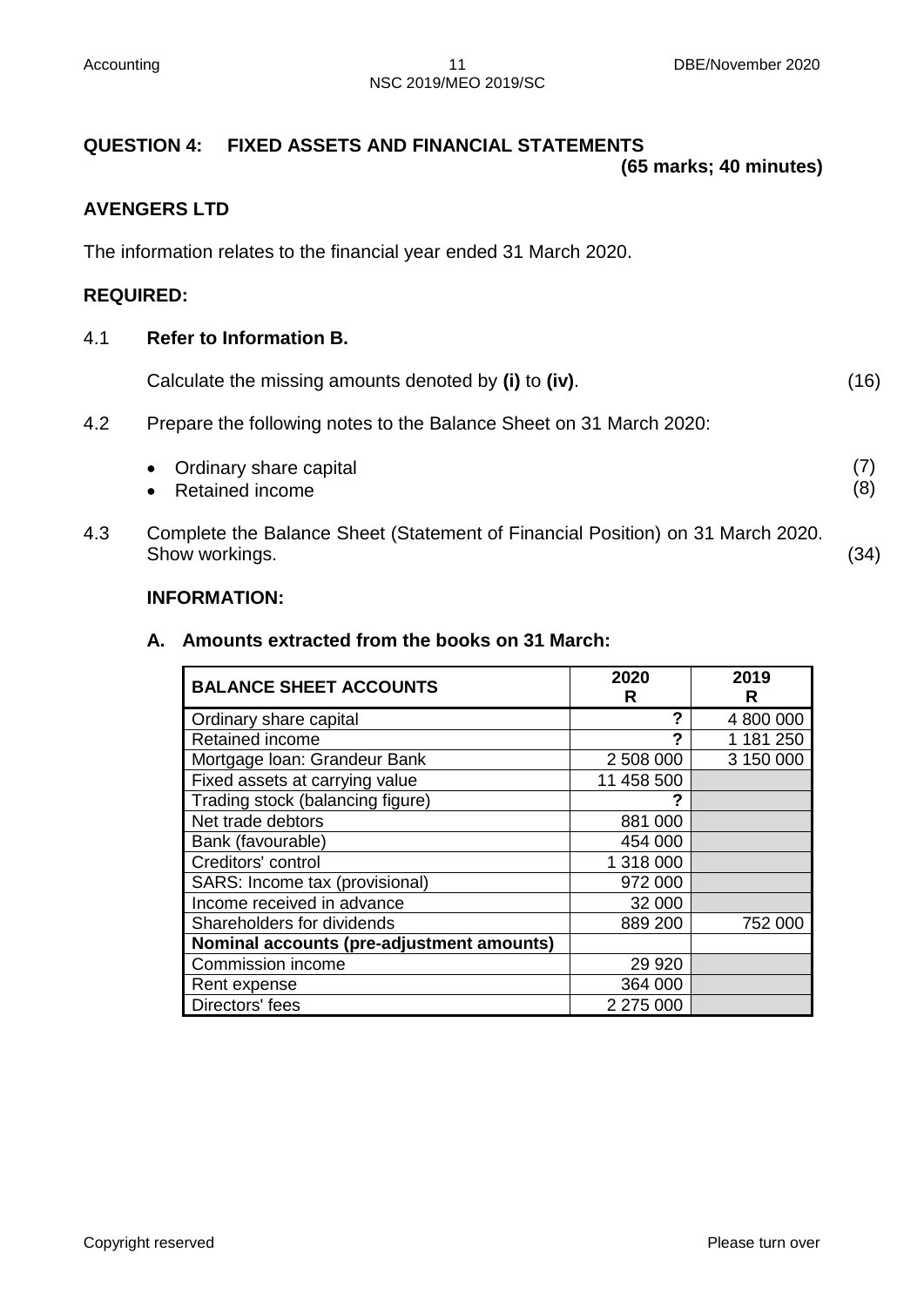# **B. Incomplete Fixed Asset Note:**

|                                | <b>LAND AND</b><br><b>BUILDINGS</b> | <b>VEHICLES</b> | <b>EQUIPMENT</b> |
|--------------------------------|-------------------------------------|-----------------|------------------|
| Carrying value (1 April 2019)  |                                     | 631 000         |                  |
| Cost                           | (i)                                 | 1 281 000       |                  |
| Accumulated depreciation       |                                     | (650 000)       | (200000)         |
| <b>Movements</b>               |                                     |                 |                  |
| <b>Additions</b>               |                                     | 625 000         |                  |
| <b>Disposals</b>               | (850 000)                           |                 | (iii)            |
| Depreciation                   |                                     | (i)             | (42 450)         |
| Carrying value (31 March 2020) |                                     |                 |                  |
| Cost                           | 9 650 000                           |                 |                  |
| Accumulated depreciation       |                                     |                 | (iv)             |

# **Land and buildings:**

A building, on a separate property, was sold at cost.

#### **Vehicles:**

- A new vehicle was bought on 1 January 2020.
- Vehicles are depreciated at 20% p.a. on cost.

#### **Equipment:**

- Old equipment, cost R21 000, was sold on 30 September 2019. The accumulated depreciation was R15 000 on 1 April 2019.
- Equipment is depreciated at 15% p.a. on the diminishing-balance method.

#### **C. Share capital:**

| <b>DATE</b>    | <b>INFORMATION</b>                              |  |  |
|----------------|-------------------------------------------------|--|--|
| 1 April 2019   | 800 000 ordinary shares in issue                |  |  |
| 31 May 2019    | 400 000 ordinary shares issued                  |  |  |
| 1 October 2019 | 60 000 ordinary shares repurchased              |  |  |
|                | Average share price, R7,00                      |  |  |
|                | Repurchase price per share, R10,80<br>$\bullet$ |  |  |

# **D. Dividends:**

- An interim dividend of 124 cents was paid on 30 September 2019.
- Final dividends were declared, R889 200.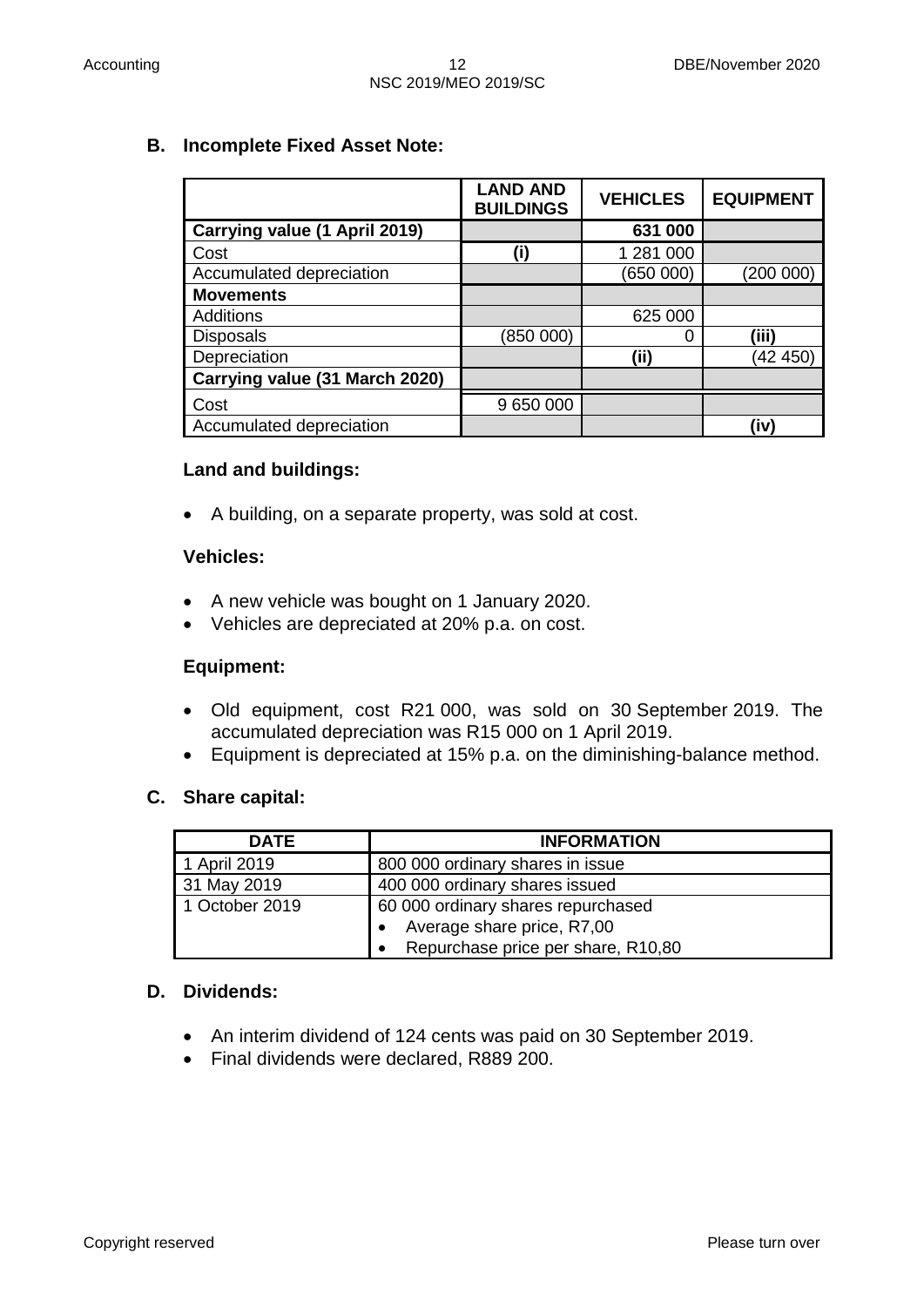# **E. Mortgage loan: Grandeur Bank**

- Fixed monthly repayments (including interest) have been made and correctly recorded.
- Interest of R258 000 has not been recorded by the business yet.
- The capital repayment will remain the same over the next financial year.
- **F.** The decrease in the provision for bad debts, R2 500, was not recorded.
- **G.** Commission income for March 2020, R41 900, was still outstanding.
- **H.** The company has three directors who earn the same monthly directors' fee. One director has not received his directors' fee for March 2020 yet.
- **I.** Rent for April 2020 has been paid. The rent was increased by 25% on 1 January 2020.

#### **J. Net profit after tax and income tax:**

- The correct net profit after tax **after all adjustments** is R2 534 400.
- Income tax is calculated at 28% of the net profit.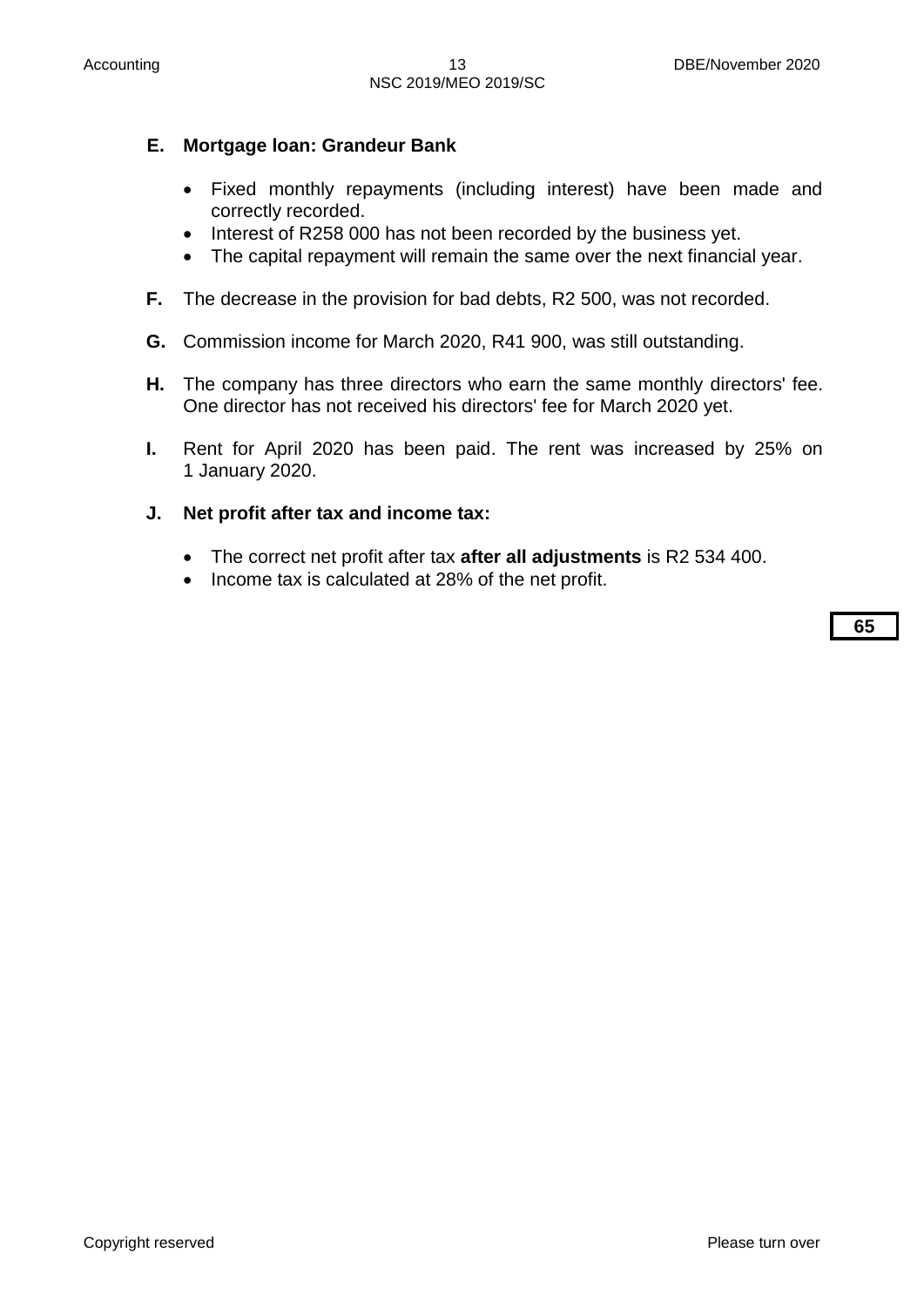#### **QUESTION 5: CASH FLOW STATEMENT AND INTERPRETATION (70 marks; 40 minutes)**

- 5.1 Choose the correct word(s) from those given in brackets. Write only the word(s) next to the question numbers (5.1.1 to 5.1.4) in the ANSWER BOOK.
	- 5.1.1 The (internal/external) auditor is appointed by shareholders to express an unbiased opinion of the financial statements of a company.
	- 5.1.2 (Directors/Shareholders) are responsible for the management and running of the business.
	- 5.1.3 The (Income Statement/Balance Sheet) shows the financial position of the business in terms of its assets, equity and liabilities.
	- 5.1.4 The (Income Statement/Cash Flow Statement) is a financial statement that shows the sources of a company's funds and how they were used.

 $(4 \times 1)$  (4)

# 5.2 **BOMBAY LTD**

The information relates to Bombay Ltd for the financial year ended 29 February 2020.

#### **REQUIRED:**

- 5.2.1 Fill in the missing amounts on the Cash Flow Statement provided. Show workings. Indicate outflows in brackets. (22)
- 5.2.2 Calculate the following financial indicators on 29 February 2020:

| • % operating profit on sales              |     |
|--------------------------------------------|-----|
| • Acid-test ratio                          |     |
| <b>NOTE:</b> The current ratio is 1,6 : 1. | (5) |

• Net asset value (NAV) per share (5)

### **INFORMATION:**

**A. Extract from the Income Statement (Statement of Comprehensive Income) on 29 February 2020:**

| <b>Sales</b>            | R4 824 000 |
|-------------------------|------------|
| Gross profit            | 1 608 000  |
| Depreciation            | 312 600    |
| <b>Operating profit</b> | 1 122 500  |
| Net profit before tax   | 984 000    |
| Net profit after tax    | 688 800    |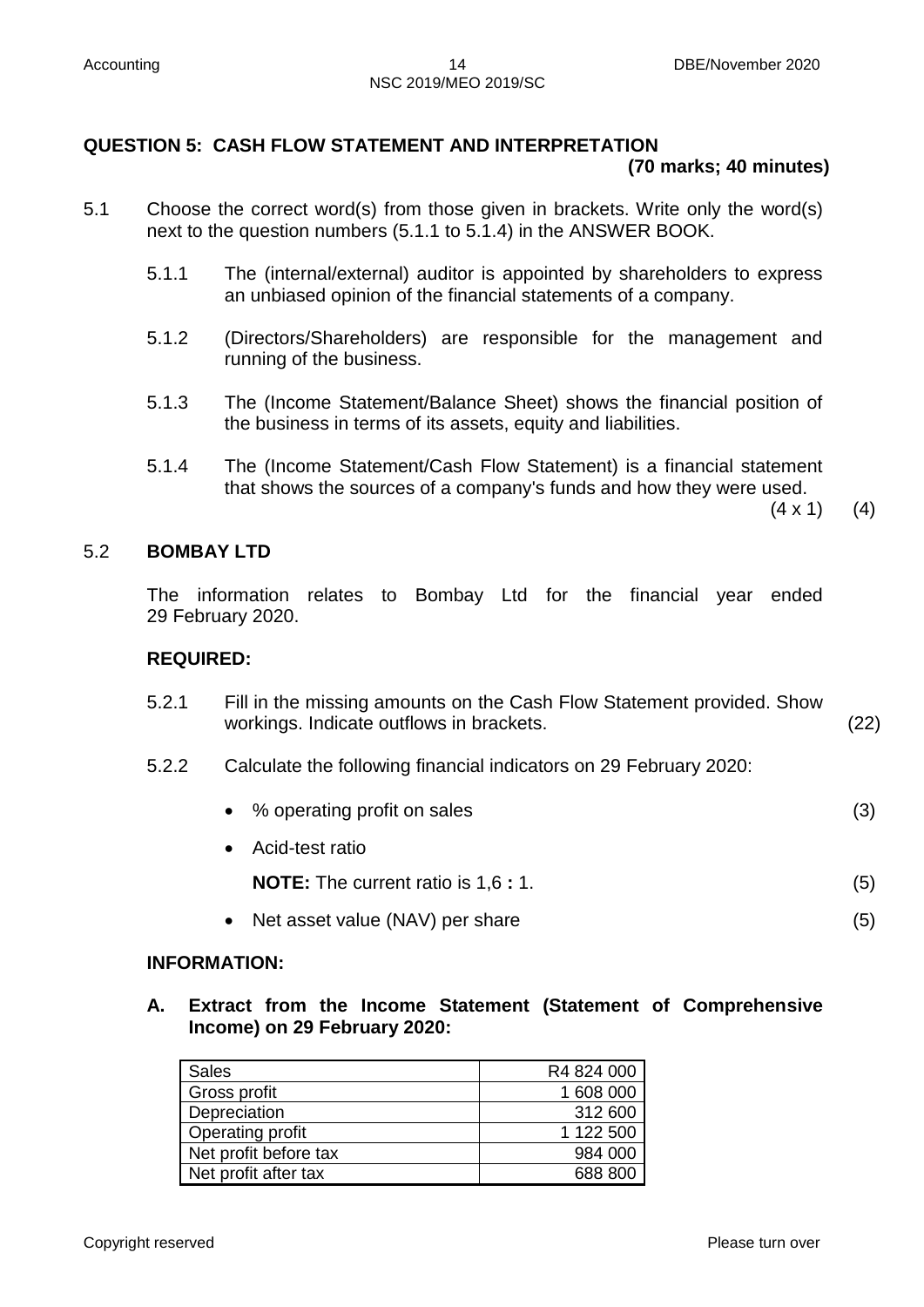|                               | 2020<br>(R)    | 2019<br>(R)    |
|-------------------------------|----------------|----------------|
| Fixed assets (carrying value) | 4 830 000      | 3760100        |
| <b>Current assets</b>         |                | 962 000        |
| <b>Current liabilities</b>    | 774 000        | 712 800        |
| Trading stock                 | 619 000        | 538 000        |
| <b>Bank</b>                   | 0              | 56 400         |
| Petty cash                    | 2 500          |                |
| Ordinary share capital        | 5 880 000      | 5 360 000      |
| Retained income               | 542 800        | 236 000        |
| Loan: Kan Bank                | 950 000        | 1 300 000      |
| SARS: Income tax              | 26 400<br>(Cr) | 11 600<br>(Dr) |
| Shareholders for dividends    | 165 000        | 126 000        |
| Bank overdraft                | 28 800         |                |

#### **B. Extract from the Balance Sheet (Statement of Financial Position) on 29 February:**

#### **C. Share capital and dividends:**

- The authorised share capital comprises 1 500 000 shares.
- On 1 March 2019, 60% of the authorised shares were in issue.
- On 30 June 2019, 200 000 additional shares were issued for R1 240 000.
- On 29 February 2020, 120 000 shares were repurchased at R96 000 above the average share price.
- Total dividends paid and declared in the 2020 tax year were R286 000.

#### **D. Fixed assets:**

- Additions to buildings were completed during November 2018.
- Old equipment was sold at carrying value, R34 500.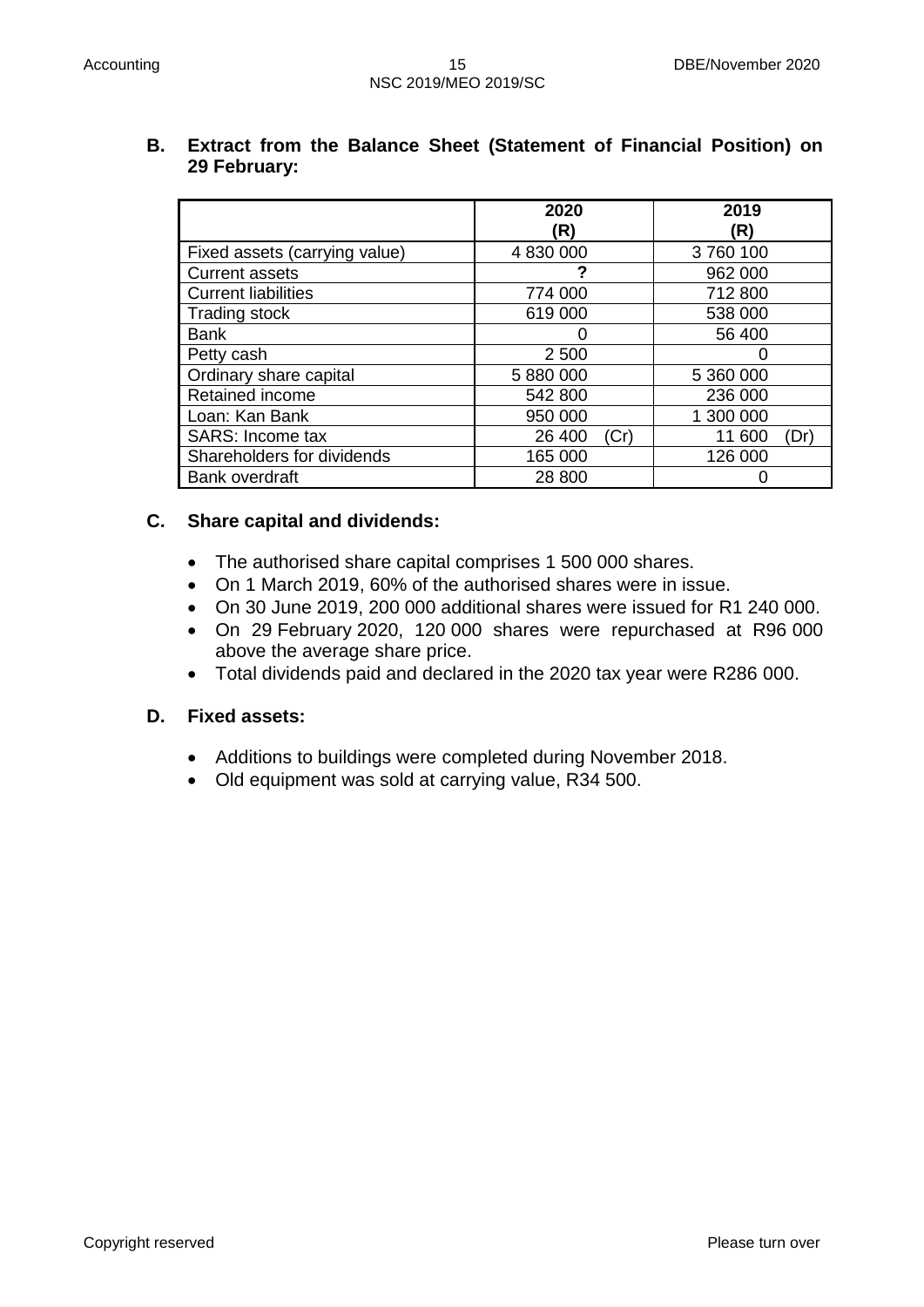# 5.3 **TWO COMPANIES: LULU LTD AND COCO LTD**

Noah Lott won R5,6 m in the national lottery five years ago and then decided to invest R2,8 m in each of the two companies below, as follows:

| Lulu Ltd | $1400000$ shares at R7,00 each = R2,8 m |
|----------|-----------------------------------------|
| Coco Ltd | 100 000 shares at R28,00 each = R2,8 m  |

He wants your opinion on these companies.

**NOTE:** When answering the questions below, compare the information given and quote the relevant financial indicators of both companies (percentages, ratios and/or amounts).

#### **INFORMATION:**

|                                  | <b>LULU LTD</b>    |                  | <b>COCOLTD</b> |                |
|----------------------------------|--------------------|------------------|----------------|----------------|
|                                  | 2020               | 2019             | 2020           | 2019           |
| Total number of shares           |                    | 1 100 000 shares | 700 000 shares |                |
| Shares originally bought by Noah |                    | 400 000 shares   |                | 100 000 shares |
| Noah's % shareholding            |                    | 36%              | 14%            |                |
| Current market value per share   | R9,50              |                  | R18,80         |                |
|                                  |                    |                  |                |                |
| Ordinary share capital           | R9 900 000         |                  | R11 900 000    |                |
| Retained income                  | R1 890 000         |                  | R600 000       |                |
| Long-term loan                   | R9 432 000         |                  | R2 500 000     |                |
|                                  |                    |                  |                |                |
| <b>Current ratio</b>             | 1,7:1              | 1,6:1            | 4,2:1          | 4,8:1          |
| Acid-test ratio                  | 0,9:1              | 0,8:1            | 3,6:1          | 3,5:1          |
| % operating profit on sales      | 16%                | 16%              | 14%            | 18%            |
| Debt-equity ratio                | 0,8:1              |                  | 0,2:1          |                |
| Net asset value per share        | R <sub>10,72</sub> |                  | R17,86         |                |
| Earnings per share (EPS)         | 273 cents          | 233 cents        | 171 cents      | 266 cents      |
| Dividends per share (DPS)        | 110 cents          |                  | 200 cents      |                |
| % return on equity               | 25%                | 14%              | 9%             | 15%            |
| % return on capital employed     | 20%                | 12%              | 10%            | 14%            |
| Interest rate on loans           | 13%                | 13%              | 13%            | 13%            |
| Interest rate on fixed deposits  | 6%                 | 6%               | 6%             | 6%             |

# **REQUIRED:**

- 5.3.1 Explain which company has the better liquidity. Quote TWO financial indicators to support your opinion. (4)
- 5.3.2 Comment on the earnings per share and the % return on equity of Lulu Ltd. Give TWO reasons why the shareholders will be satisfied with these indicators. (5)
- 5.3.3 Comment on the market value of the shares in Coco Ltd. Explain TWO points. (4)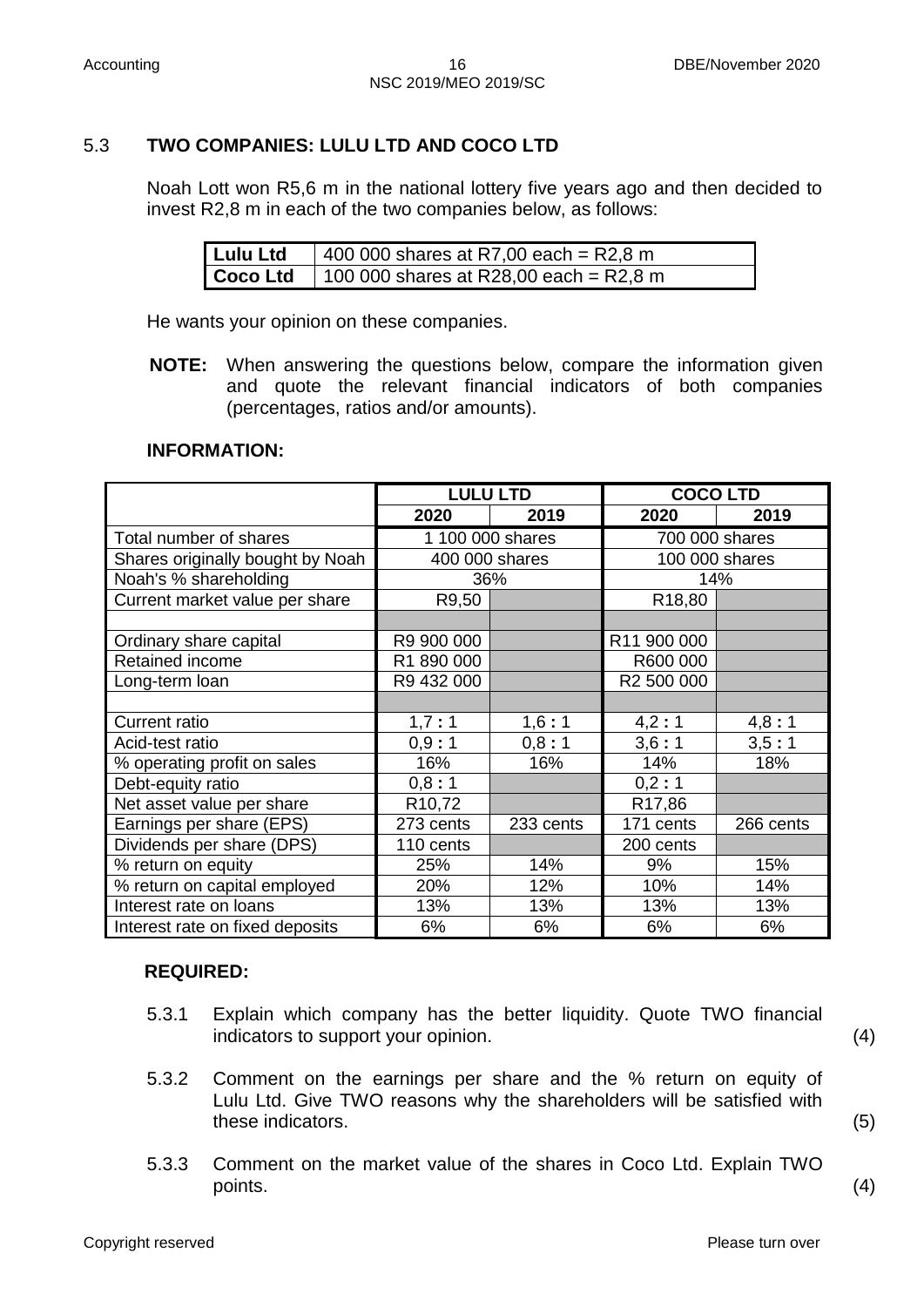- 5.3.4 Compare the dividend payout rates of both companies and explain why the directors of EACH company decided on these payout rates. (4)
- 5.3.5 Noah says that the dividend of 110 cents per share he earned from Lulu Ltd is better than the dividend of 200 cents per share from Coco Ltd. Give ONE point to prove that he is incorrect. (4)
- 5.3.6 Comment on the risk and gearing of EACH company. Quote TWO financial indicators. (6)
- 5.3.7 Noah wants to buy shares in Lulu Ltd on the JSE at current market value to become the majority shareholder and CEO. Calculate how much Noah will have to pay for the shares that he needs. (4)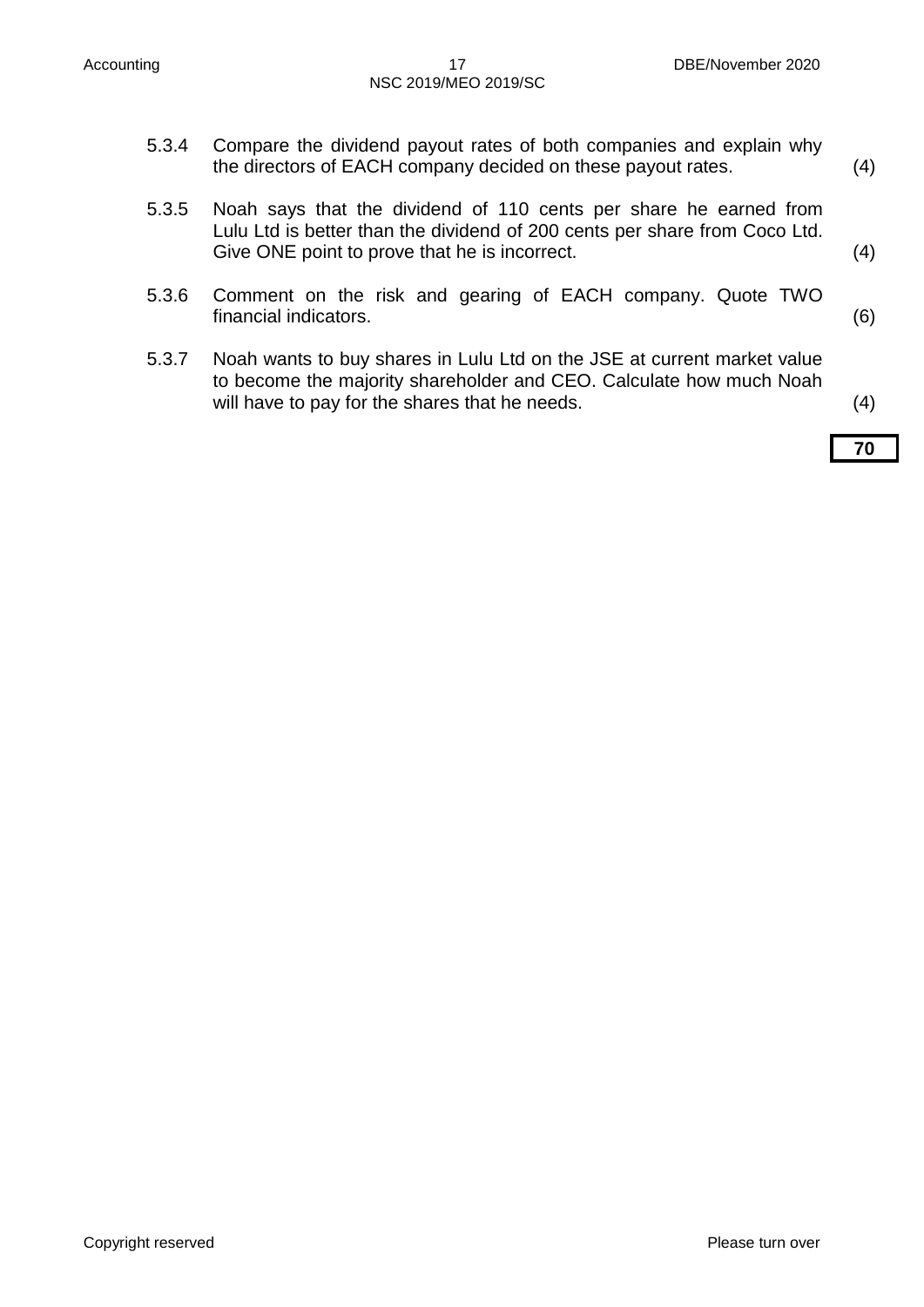# **QUESTION 6: BUDGETING (35 marks; 20 minutes)**

- 6.1 Indicate whether the following statements are TRUE or FALSE. Write only 'true' or 'false' next to the question numbers (6.1.1 to 6.1.3) in the ANSWER BOOK.
	- 6.1.1 Bad debts is an example of a payment in a Cash Budget.
	- 6.1.2 A Projected Income Statement estimates the expected profit or loss for a specified period.
	- 6.1.3 A decrease in a fixed deposit will be shown as a receipt in the Cash Budget.  $(3 \times 1)$  (3)

6.2 **KURUMAN (PTY) LTD**

John Peters is the majority shareholder and CEO. You are provided with information for the period ending 31 July 2020. There are five other shareholders.

# **Refer to Information A.**

| 6.2.1 | • Calculate the missing amounts indicated by (i) and (ii) in the Debtors'<br><b>Collection Schedule.</b><br>• Calculate the percentage discount allowed to debtors who settle in the<br>month of the sales transactions. | (4)<br>(5)        |
|-------|--------------------------------------------------------------------------------------------------------------------------------------------------------------------------------------------------------------------------|-------------------|
| 6.2.2 | Calculate the following budgeted amounts:                                                                                                                                                                                |                   |
|       | Total sales for July 2020<br>$\bullet$<br>Payment to creditors during June 2020<br>• Additional loan to be acquired on 1 June 2020                                                                                       | (3)<br>(4)<br>(4) |
| 6.2.3 | The directors did not adhere to the Cash Budget during May 2020.                                                                                                                                                         |                   |
|       | Identify TWO overpayments in May 2020. Provide figures.<br>$\bullet$<br>• Give a valid reason for EACH overpayment identified, to support their                                                                          |                   |

#### **Refer to Information E.**

6.2.4 Why are the auditors concerned that the agreement with Tradecor is unethical or possibly a crime? Explain THREE points. (6)

decisions. (6)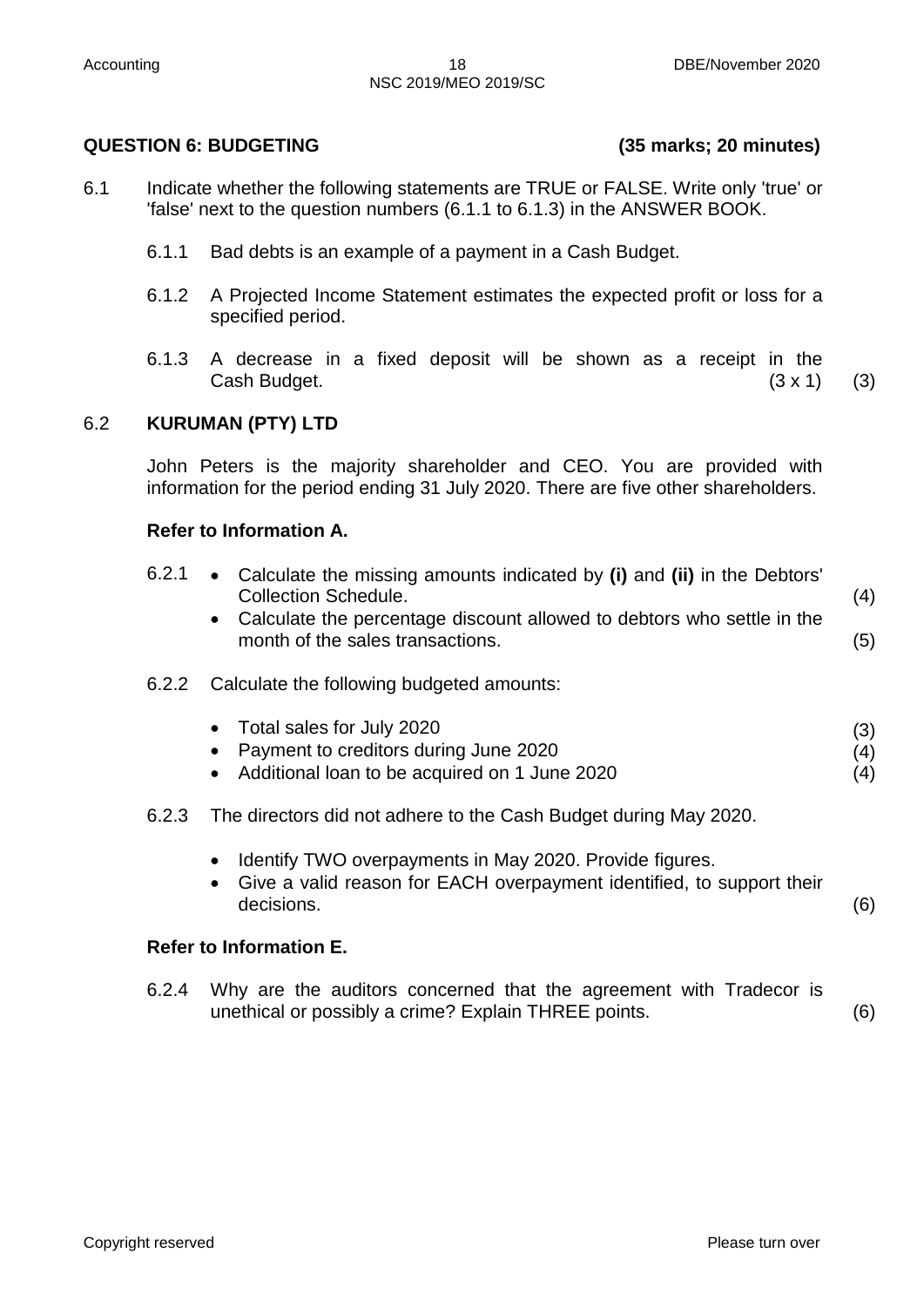# **INFORMATION:**

# **A. Sales and debtors' collection:**

**Estimates of total sales for 2020:** 

| April | R <sub>150</sub> 000 |
|-------|----------------------|
| May   | R165 000             |
| June  |                      |

- 25% of all sales are on credit. The rest is for cash.
- Debtors are expected to settle as follows:
	- 60% within the same month of sale, subject to a cash discount allowed.
	- 38% in the month following the month of sale.
	- 2% of debts are written off in the second month following the month of sale.
- Partially completed Debtors' Collection Schedule:

|            | <b>CREDIT SALES</b> | <b>MAY</b> | <b>JUNE</b>         | <b>JULY</b>         |
|------------|---------------------|------------|---------------------|---------------------|
| <b>May</b> | R41 250             | R23 760    | (i)                 |                     |
| June       | (ii)                |            | R <sub>25</sub> 056 | R <sub>16</sub> 530 |
| July       | R48 000             |            |                     | R27 648             |
|            |                     |            |                     | R44 178             |

#### **B. Purchases of merchandise and payments to creditors:**

- The business uses a fixed-stock base with stock sold being replaced monthly.
- The business uses a mark-up of 50% on cost.
- 20% of all merchandise is purchased for cash.
- Creditors are paid in full in the month following the month of purchase.

#### **C. Loan and interest:**

The loan from Bokke Bank will be increased on 1 June 2020. Interest at 20% p.a. is not capitalised and is payable at the end of each month.